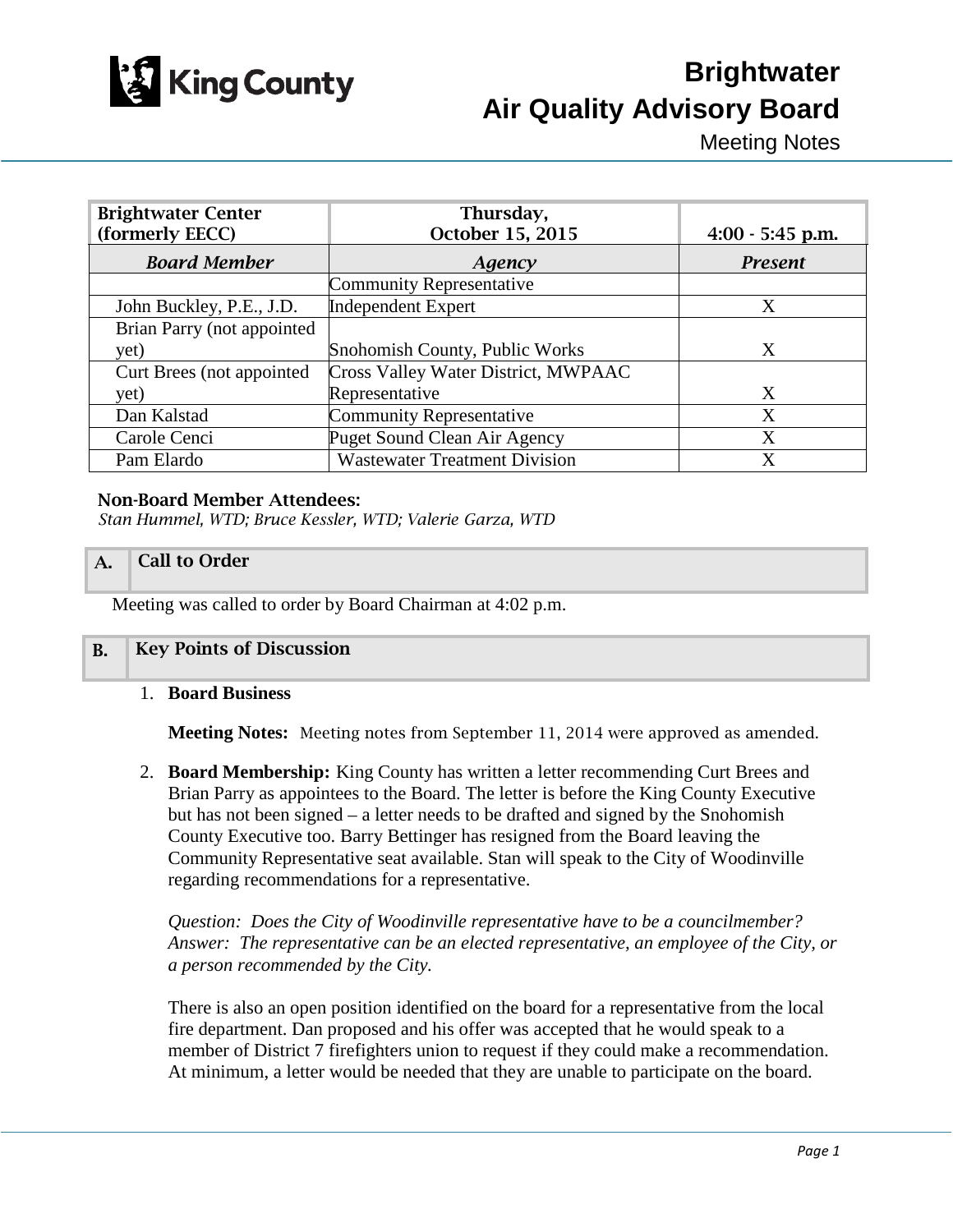

It's important to have a fire representative because people often call the fire department if there is an odor issue.

*Question: Can the board change the composition or is it permanently set? Answer: The charter was developed and specified the representation; the Counties (King and Snohomish) along with the Air Qualuty Board approved the charter. But it is within the board's purview to make recommendations and put forth alternatives. We may want to develop a process whereby several potential candidates can be interviewed with the final selection being made by Executives. That may be a change we want to explore with the Board and Snohomish County.*

There was a bit of discussion regarding the term stipulations in the charter and the length of term. Stan encouraged those board members whose terms have and will expire to continue serving. At any time, members can resign if they so choose.

3. **Report of Complaints and Investigations, Odor Investigation Log**: No odor complaints were reported and the treatment plant continues to meet all of the compliance requirements.

*Question: The Property Boundary Monitoring Location No. 03 – the stack reading is listed as vehicle exhaust at three points, is this correct? Answer: The meter is very susceptible to exhaust, in particular to diesel. The area is bordered by Highways 522 and 9.* 

*Question: Is the Honeywell Chemcassette Monitor still (sp?) in operations? Answer: Yes, it currently is.* 

*Question: A member raised a question on the types of management practices WTD is employing to maintain performance. There was quite a bit of discussion with Pam explaining in detail what WTD is currently facing and how they are attempting to meet those needs by creating a new vision for the future. It was requested that a presentation be made at the next meeting.*

### C. Board Actions and Requests

- 1. Brightwater Treatment Plant Technical Tour it was requested that a facility tour be scheduled prior to the next meeting.
- 2. New Members Orientation it was requested that this occur on the same day as the above facility tour for new members.
- 3. Presentation Request to have Pam Elardo present on how WTD is monitoring, preparing, and planning by creating a new vision for the future.